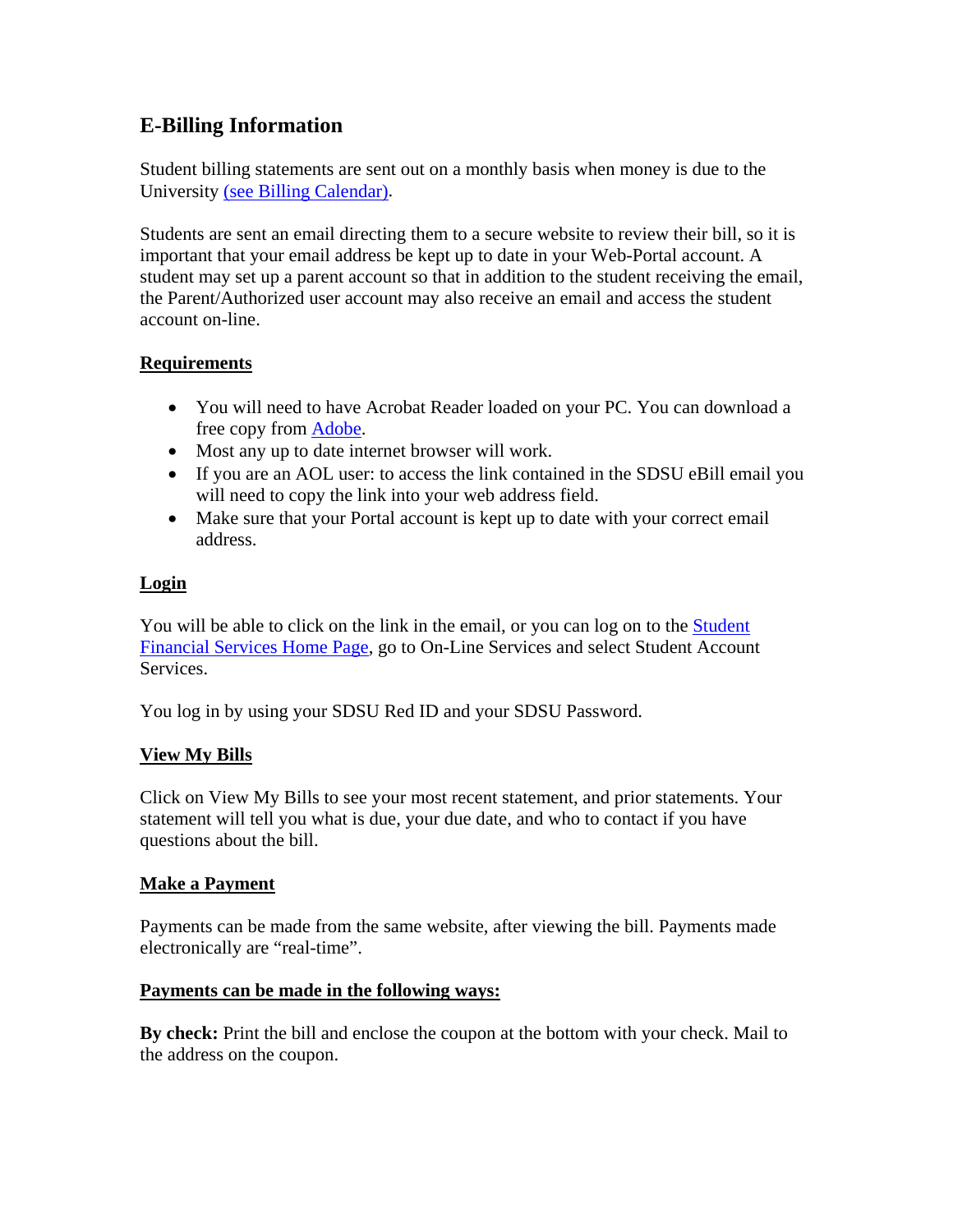**By eCheck:** After you look at your eBill, select "Make Payments" at the top of the screen and follow the instructions. There is no convenience fee for this service. Make sure that you follow the instructions very carefully and properly input your bank's routing number and your account number. Returned Electronic checks are treated the same as any dishonored item and you will be charged a \$35 fee if your check is returned.

**By Credit Card on-line:** Click the link for Pay by Credit Card, this located in your Account Box.You will be directed to CASHNet SmartPay. Credit cards accepted are MasterCard, Discover and American Express. A convenience fee may apply.

#### **Set Up a Parent/Authorized User Account**

If your parents (or other person) is paying your University charges (housing, installment plan, TNS charges, etc.) you can create a separate account for them to access your information. They will receive an email in addition to the one you receive. They can also view your bill(s) and make payments.

You (the student) needs to log on to student account services site. Once you have logged on go into "Your Account". Under "Parent PINS" click on "Add New". Fill in the information to establish your parent's user ID and password and click on OK to save.

For your parents to access your account they click on the right of the login screen where it says "Parent, Click Here to Log in to your student's account with your user ID and password."

You can set up multiple Parent or Authorized User Accounts.

#### **Questions/Concerns**

Questions and concerns should be directed to the University Cashiers Office.

Telephone: (619) 594-5253 Email: cashiers@mail.sdsu.edu Mailing address:

San Diego State University University Cashiers 5500 Campanile Drive San Diego, CA 92182-7426

#### **Paper Statements**

If for some reason you are unable to accept electronic statements, you have the following options:

1. Come to the University Cashiers Office during business hours and use our self-service kiosk to download and print your statement.